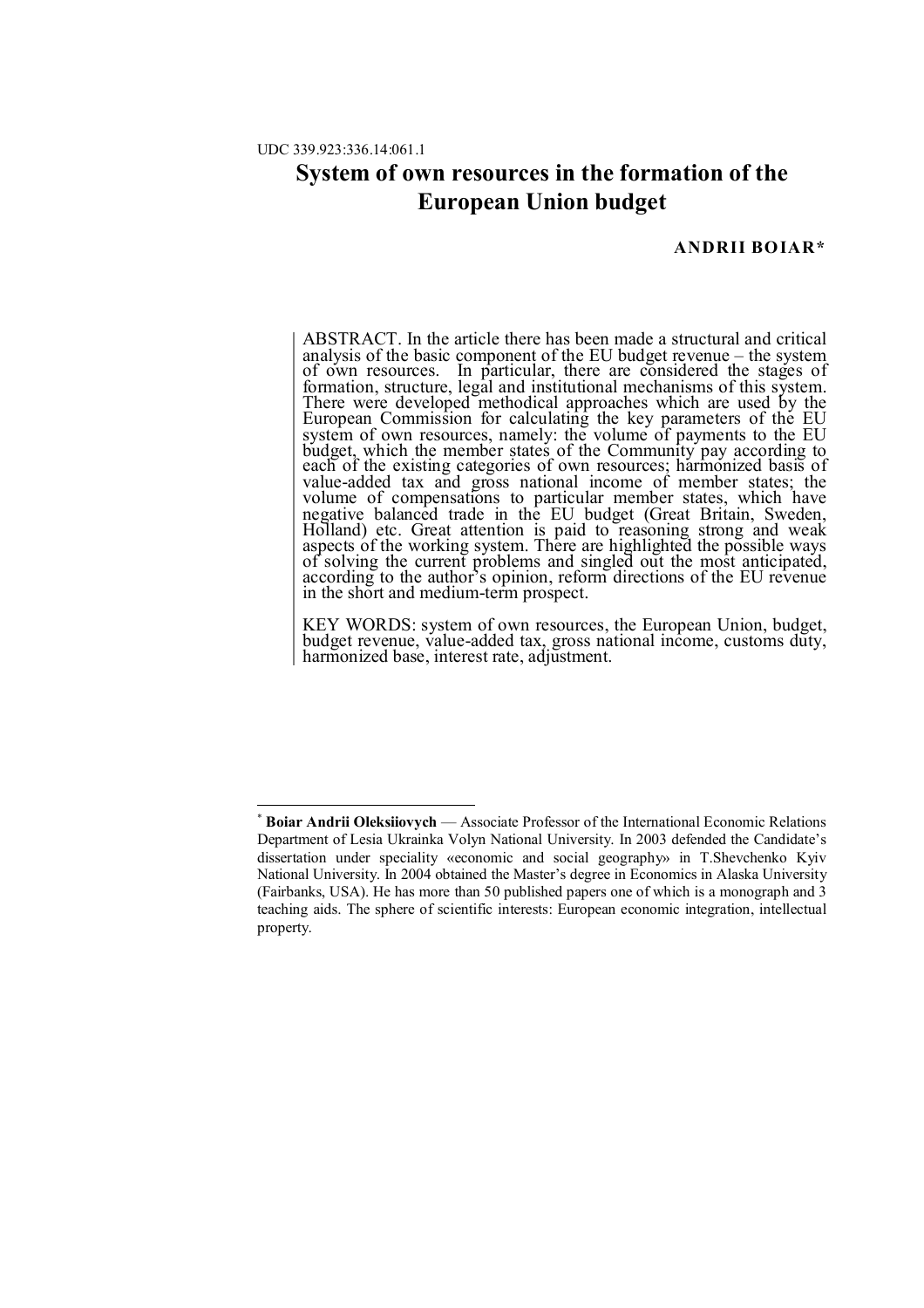## **References**

1. Alves R. H., Afonso O., *Reforming the EU Budget: How to Increase Financial Autonomy?* 19 p. //<sup>-</sup> http://www.uaces.org/pdf/papers/ 0801/2008\_Alves\_Afonso.pdf

2. Begg I., "Rethinking the EU's Finances," *Speech delivered at London School of Economics European Institute Debate (in association with European Commission and FT Business)* (London: 27 November 2008), http://www2.lse.ac.uk/publicEvents/pdf/ 20081127GrybauskaiteBegg.pdf

3. "Budget on line," *Line-by-line,* Volume 1 (2009): 28p.: http://eurlex.europa.eu/budget/data/ LBL2009\_VOL1/EN/Vol1.pdf

4. "Budget on line," *Line-by-line,* Volume 1 (2010): 21p.: http://eurlex.europa.eu/budget/data/ LBL2010\_VOL1/EN/Vol1.pdf

5. Cacheux J., "Reforming the financing of the EU budget," *Presentation made at the Conference «Reforming the budget, changing Europe», (Brussels:* 12 November 2008), http://ec.europa.eu/budget/ reform/library/conference/ session6\_lecacheux.pdf

6. Cipriani G., *Rethinking the EU Budget: Three unavoidable Reforms* (Brussels: Centre for European Policy Studies, 2007), 157 p. // http://www.ceps.eu/files/book/1563.pdf;

7. *Consultation Report «Reforming the Budget, Changing Europe: Short Summary of Contributions»*, Working document prepared by the Secretariat-General and DG Budget, SEC(2008) 2739 (Brussels: 3.11.2008), 22 p.: http://ec.europa.eu/budget/reform/library/

issue paper/summary consulation doc final en.pdf

8. *Council Decision 2007/436/EC, Euratom of 7 June 2007 on the system of the European Communities' own resources*, OJ, L 163 (23.062007), pp. 17- 21: http://ec.europa.eu/ budget/ docu-ments/eu financing system en.htm# table-1\_1

9. *Council Decision 70/243/ECSC, EEC, Euratom of 21 April 1970 on the replacement of financial contributions from Member States by the Communities' own resources*, OJ, L 94 (28.041970), pp. 19-22: http://eurlex.europa.eu/LexUriServ/LexUriServ.do?uri=CELEX:

31970D0243:EN:HTML

10. *Council Directive 2006/112/EC of 28 November 2006 on the common system of value added tax*, OJ, L 34 (11.12.2006), pp. 1-118: http://eurlex.europa.eu/LexUriServ/ LexUriServ. do?uri=OJ:L:2006:347:0001:0118: EN:PDF

11. *Council Regulation (EC, Euratom) No 1287/2003 of 15 July 2003 on the harmonization of gross national income at market prices*, OJ, L 181 (19.072003), p. 1: http://eur-lex.europa.eu/ LexUriServ/LexUriServ.do?uri= OJ:L:2003:181:0001:0003:EN:PDF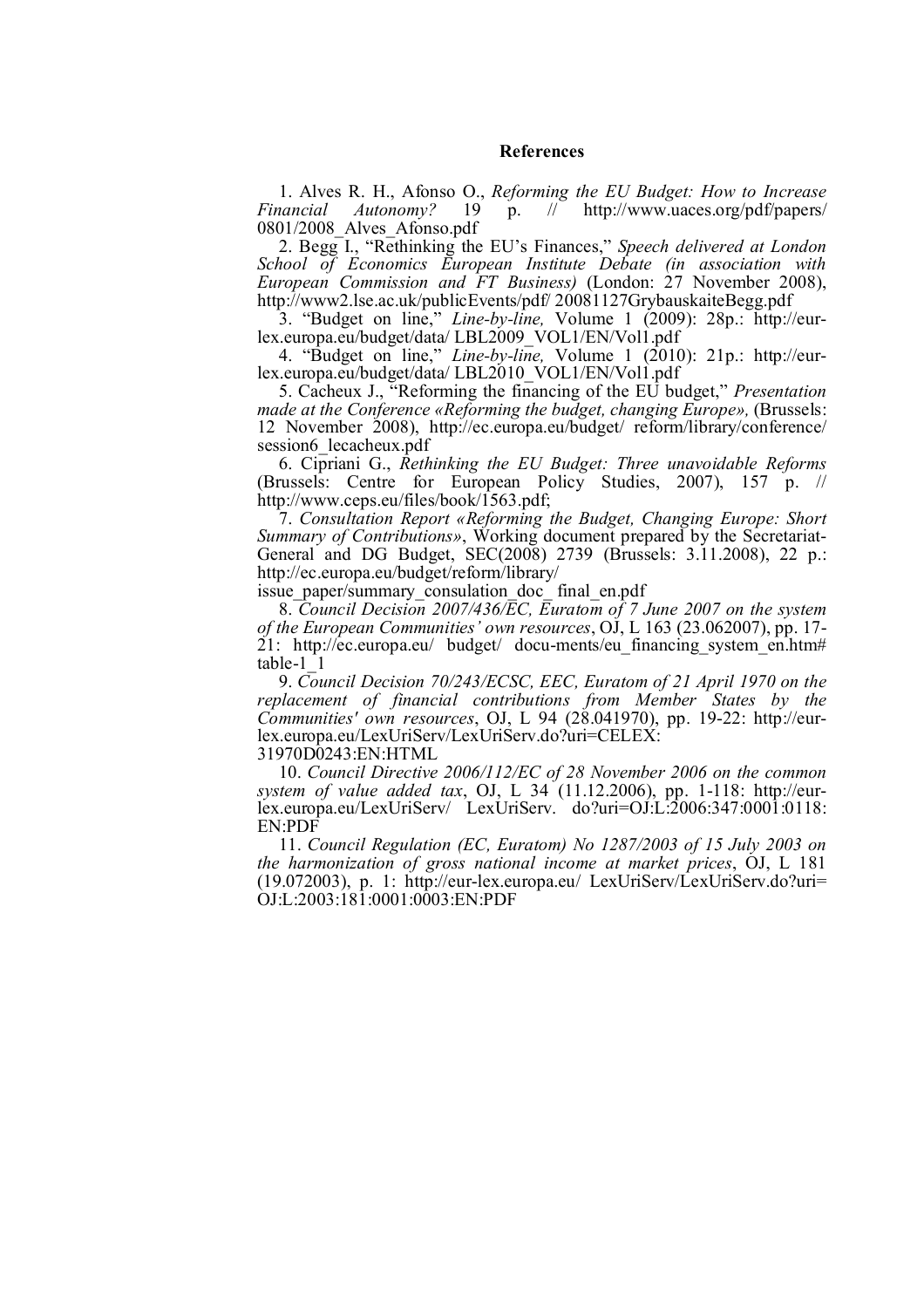12. *Council Regulation (EC, Euratom) No 1605/2002 of 25 June 2002 on the Financial Regulation applicable to the general budget of the European Communities*, OJ, L 248 (16.092002), pp. 1–86: http://eur-lex.europa.eu/ LexUriServ/LexUriServ. do?uri=OJ:L:2007:099:0018:0018:EN: PDF

13. *Council Regulation (EEC, Euratom) No 1553/89 of 29 May 1989 on the definitive uniform arrangements for the collection of own resources accruing from value added tax*, OJ, L 155 (1989), pp. 9-13: http://eurlex.europa.eu/LexUriServ/LexUriServ.do?uri=CELEX: 31989R1553: EN:HTML

14. *European Union Public Finance, Fourth edition, European Commission.* (Luxembourg: Office for Official Publications of the European Communities, 2008), 427 p. Access mode: http://ec.europa.eu/ p. Access mode: http://ec.europa.eu/ budget/library/publications/financial\_pub/EU\_pub\_fin\_en.pdf

15. Ferrer J. N., "The EU Budget: the UK Rebate and the CAP, Phasing them both out?," *CEPS task force report* (Brussels: Center for European Policy Studies, 2007): 108 p.: http://eubudget.ceps.be/files/ Policy Studies, 2007): 108 p.: http://eubudget.ceps.be/files/ Budget%20Task %20Force %20brochure.pdf

16. "Funding the European Union. Report with Evidence," *House of Lords European Union Committee* (London: The House of Lords Stationery Office Limited, 2007), 97 p.: http://www.parliament.the-stationery-Limited, 2007), 97 p.: http://www.parliament.the-stationeryoffice.co.uk/pa/ld200607/ldselect/ldeucom/64/64.pdf

17. Grybauskaite D., "Results of the public consultation »Reforming the Budget, Changing Europe»," *Speech delivered at Conference «Reforming the Budget, Changing Europe»,* (Brussels, 12 November 2008), http:// etc. europa.eu/commission\_barroso/grybauskaite/pdf/ presentation\_2008nov12.pdf

18. Heinemann F., Mohl Ph., Osterloh S., "Reform Options for the EU Own Resources System: Abstract and Executive Summary," *Research Project 8/06 Commissioned by the German Federal Ministry of Finance* (Mannheim: Zentrum fur Europaische Wirtschaftsforschung, 2008): 13p.: // http://ec.europa.eu/budget/reform/library/contributions/us/

20080326\_US\_14\_en.pdf

19. Nicolaides Ph., Talsma F., "Financing the European Union: Options for Reform," EIPASCOPE  $N_2$  (2005): pp. 27-34.: *EIPASCOPE №* 2<sup></sup> (2005): pp. 27-34.: http://aei.pitt.edu/5948/01/SCOPE2005-2\_4.pdf

20. "Own resources mechanism," *European Commission*: http:// europa.eu/ legislation\_ summaries/ budget/l34011\_en.htm

21. Pietras J., *The future of the EU budget. In search of coherence of objectives, policies and finances of the Union* (Warsaw: Demos EUROPA– Centre for European Strategy, 2008), 68 p.: http://ec.europa.eu/ budget/reform/library/conference/session4\_pietras\_text.pdf